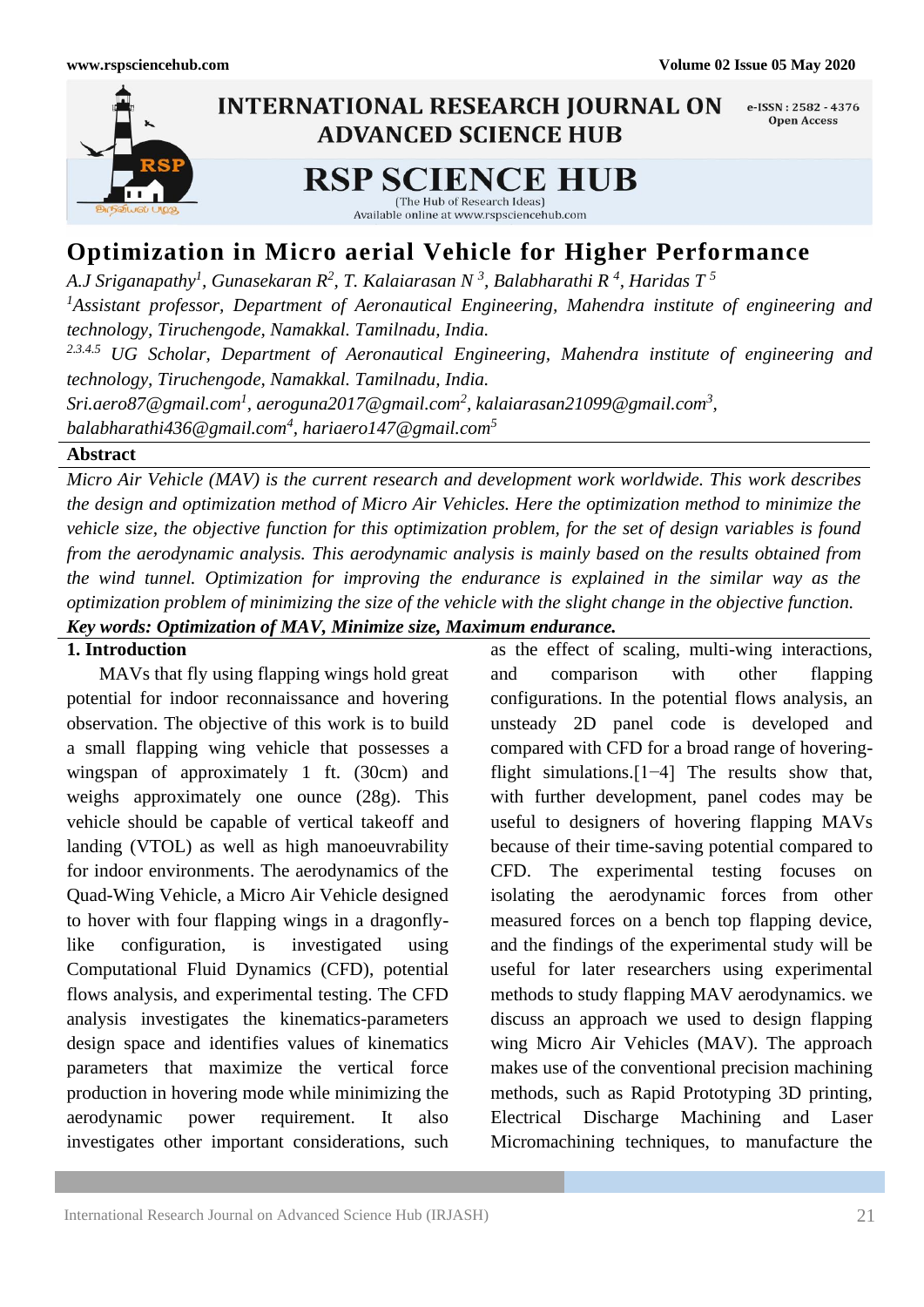MAV parts. The current generation of MAV's has a total weight of 10.8 grams (12.56 grams with one Camera) and a span of 20 cm and it can achieve a payload of around 3 grams. The MAV's not only are capable of performing simple acrobatic maneuver in the air but also can hover in place with very little drift. We are in the process of redesigning the next generation of MAV's, which not only offer a reduction in size but also make use of vision-based tracking technique to perform obstacle-avoidance flight adjustments. There are at least eight inter-connected scientific disciplines within the MAV design trade space & structures, aerodynamics, navigation, feedback & control, materials, sensors & actuators, propulsion & power, and communications. Because the size, shape, weight and aerodynamic restrictions imposed on the vehicles, all these areas are intertwined among one another and therefore a system consideration of the total design cannot be shortcut even at the earlier stage of the design cycle. The research for an autonomous MAV is just begun, what was described here is only the tip of the iceberg. There are still many unexplored areas needing attention if our final goal is to mimic the nature such that an MAV can be as agile as a dragon fly or a fruit fly. [4−8].

## **2. Modelling of MAV's**

The group sifted through the literature to gain insight into the motion of flapping wings and how they generate lift. The modeling process began with a basic idea of what the group was hoping to achieve with this work – a relatively small flapping wing vehicle capable of vertical takeoff and landing, hover, and horizontal flight. Through research, that it was decided that mimicking a two-wing bird or insect would be rather difficult and unreasonable, for these animals

### **[www.rspsciencehub.com](http://www.rspsciencehub.com/) Volume 02 Issue 05 May 2020**

move in a very complex manner. Through more research and the discovery of the clap-and-fling method of flight, the group decided upon a four-wing vehicle with tail surfaces to provide stability and control. This would be easier to model and manufacture than the motion required for a two-wing vehicle to take flight. As the group continued to model the MAV, the next step was to choose which components and materials would be used in the design. In the development of the body, and wings, the group researched materials that were lightweight, yet durable enough to withstand impact and rapid movement. Also involved in the design are several electronic components: a battery and adapter, a motor and speed controller, three actuators, a receiver, and a transmitter. In this work the body weight is a significant design constraint, the group eliminated metals as an option for the body material and instead decided to research composites and polymers. The group eventually narrowed the field to two different materials. The first, balsa wood, had been used in previous flapping wing MAVs. The group also found a polymer, Polymethacrylimide foam, that is often used in sandwich construction and less dense than balsa wood. For a design involving four wings, it is crucial for each wing to be as lightweight as possible. For this purpose, the group decided to research thin polyester films to comprise the wing, and lightweight spars to provide support and allow for the clap and fling effect. A hinge is necessary to hold the four wings together and allow a flapping motion that brings the leading edges together. The group originally chose aluminum 6061 as a material. The motion of the hinge will be created by a drive train connected to the motor. The design of model is shown in fig.1,2 &3.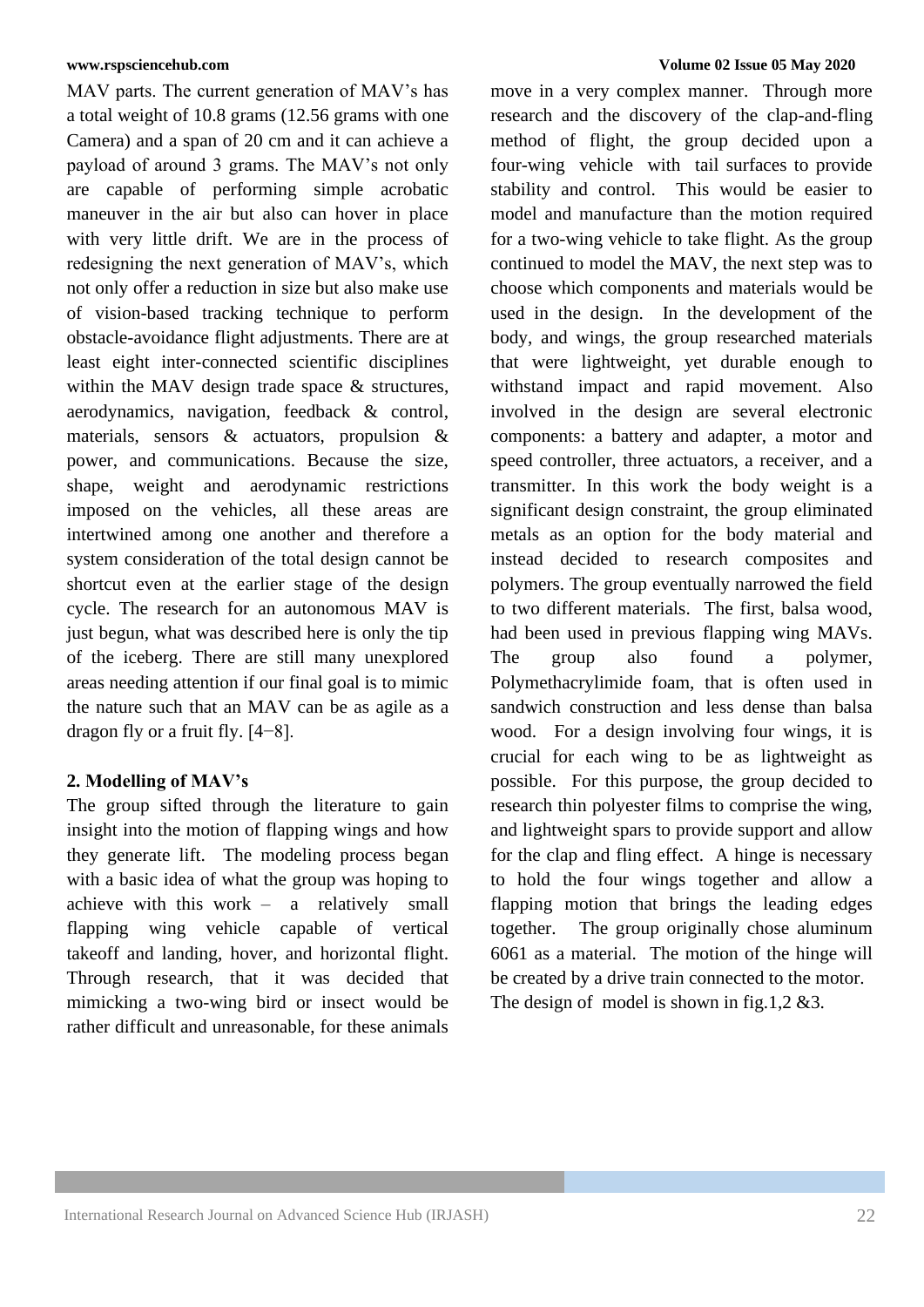



# **3.Preprocessing Modelling:**

Fluent is a computational fluid dynamics computer code developed and marketed by Fluent Inc. The code solves the equations for conservation of mass, momentum, energy and other relevant fluid variables using a cell-centred finite-volume method. FLUENT requires high quality mesh to avoid numerical diffusion. Several Mesh Quality Metrics are involved in order to quantify the quality; The aspect ratio and cell size







Fig.3-Finalized Drive Train<br>
Fig.4.- Catia diagram of delfly

change mesh metrics are also very important. Generally try to keep maximum skewness of volume mesh < 0.95. However this value is strongly related to type of physics and the location. FLUENT reports negative cell volumes if volume mesh contains degenerate cells. The develoed model of delfly & delfly1 shown in fig.4 & 5.The meshed section of the air craft shown in fig.6.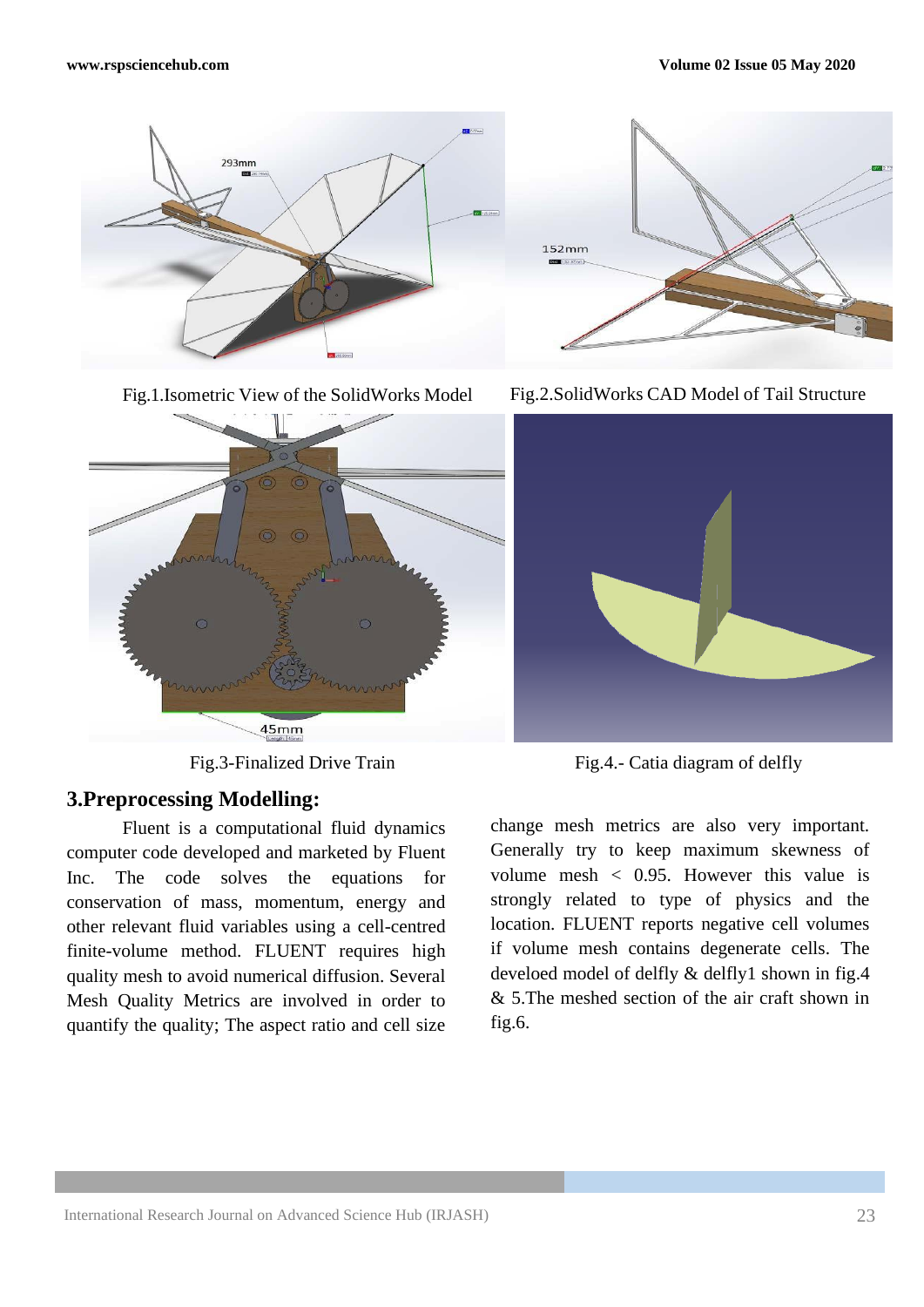### **[www.rspsciencehub.com](http://www.rspsciencehub.com/) Volume 02 Issue 05 May 2020**



**4. Results and Discussion: (Existing Model)**

Fig.5 Wing section of delfly 1 Fig.6.Meshed section of the aircraft

The analyzed result of deafly 1 in ansys is shown fig.7. From this analyzed results we will be able to understand that where will be the maximum amount of force and parameters are acting. The

fig.7,8 & 9 shows the velocity countour of the delfly 1.(top view) , turbulence kinetic energy (top view) and Velocity contour.





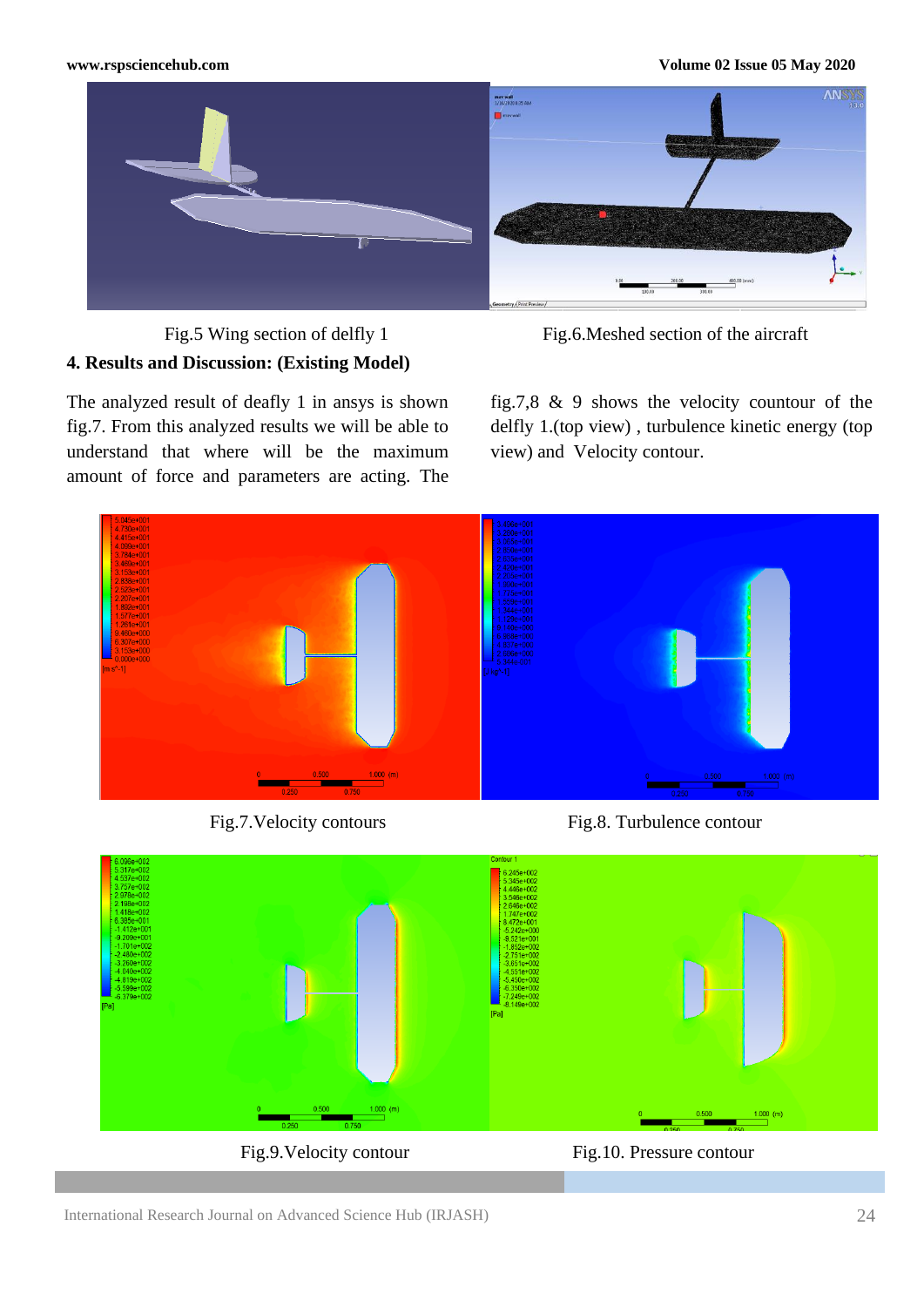### **[www.rspsciencehub.com](http://www.rspsciencehub.com/) Volume 02 Issue 05 May 2020**

### **4.1 Results and Discussion (Modified Model)**

By analyzing the delfly 1 model we came to the conclusion that the company is only caring about the lifting capacity of the delfly 1 . so we decided to do some aerodynamic changes in their wing show in Fig.10. The turbulence kinetic enegy (top view) shown in Fig.11. and the velocity contour show in fig.12.



Fig.11.Turbulence contour (modified) Fig.12. Velocity contour

### **4.2 Comparative Data of Both Models**

The result we got from the analysis of the modified model and the existing model are plotted below here we made a comparison between the two designs. The plotted diagrams and charts will prove it properly. From the analyzing of the two



models we came to know that our model is much more higher performing one when we are comparing to the old delfly model delfly 1. The Fig.13 shows the comparison between the back pressure & comparison between the back velocity of the two models.



Fig.13.Back pressure comparison Fig.14 velocity comparison